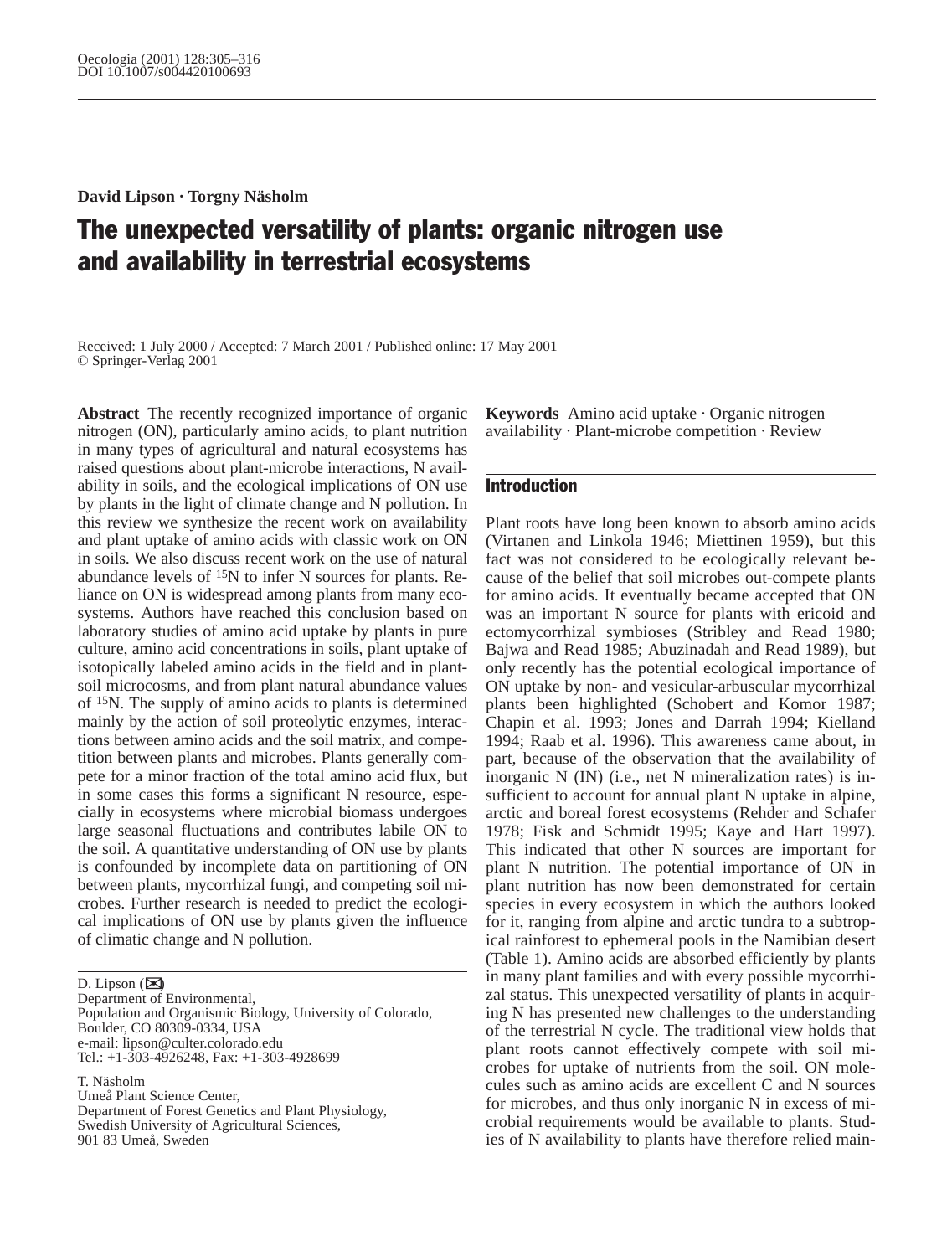**Table 1** Terrestrial plant communities in which ON has been demonstrated to be potentially important to plant N nutrition

| Community/Ecosystem        | Reference                                                          |
|----------------------------|--------------------------------------------------------------------|
| Agricultural               | Jones and Darrah 1994; Yamagata and Ae 1996; Näsholm et al. 2000   |
| Alaskan dry heath          | Kielland 1994                                                      |
| Alaskan wet meadow         | Kielland 1994                                                      |
| Alaskan tusock tundra      | Kielland 1994                                                      |
| Alaskan shrub tundra       | Kielland 1994                                                      |
| Boreal coniferous forest   | Bajwa and Read 1985; Abuzinadah and Read 1989; Näsholm et al. 1998 |
| Colorado alpine dry meadow | Raab et al. 1996, 1999                                             |
| Colorado shortgrass steppe | Raab et al. 1999                                                   |
| Colorado subalpine fen     | Raab et al. 1999                                                   |
| Desert ephemeral pools     | Schiller et al. 1998                                               |
| (Namibia)                  |                                                                    |
| Heathland (UK)             | Stribley and Read 1980; Abuarghub and Read 1988                    |
| Subantarctic herbfield     | Schmidt and Stewart 1999                                           |
| Subtropical coral cay      | Schmidt and Stewart 1999                                           |
| Subtropical rainforest     | Schmidt and Stewart 1999                                           |
| Subtropical wet heathland  | Schmidt and Stewart 1999                                           |
| Semiarid mulga woodland    | Schmidt and Stewart 1999                                           |
| Tropical savanna woodland  | Schmidt and Stewart 1999                                           |
|                            |                                                                    |

ly on pool sizes and fluxes of inorganic N (IN). Where ON availability has been studied, it has generally been in the context of availability to soil microbes for the process of N mineralization. The measurement of ON availability to plants is a new and complex issue that involves understanding supply rates of ON, interactions of ON with the soil matrix, and plant-microbial and plant-plant competition for ON. Other questions that have arisen include determining how widespread ON use is among different ecosystems and plant species, and what implications ON use by plants will have for our understanding of other processes such as climate change, interspecific competition, and N pollution.

The purpose of this review is to synthesize the recent work on availability and plant uptake of ON with classic work on ON in soils, and to integrate plant ON uptake into the current understanding of the terrestrial N cycle. We also review the methodologies used to assess plant ON use in ecosystems, including the recent work on the use of natural abundance levels of 15N to infer N sources for plant species. While some studies have shown that ericoid mycorrhizal fungi may allow their host plants access to N from amino sugars and nucleic acids (Chalot and Brun 1998), the majority of recent studies of ON uptake by plants have focused on amino acids. Therefore, this review will be restricted mainly to the discussion of amino acids as N sources for plants.

## ON availability in soils

#### Forms of ON in soils

Amino acid N is the most common form of N in soils. Acid hydrolysis of soils typically yields 20–50% of the total N as amino N (Senwo and Tabatabai 1998). Acid hydrolysis underestimates the total amount of amino N because some of the ammonium liberated during hydrolysis originates from the amides asparagine and glutamine, and because the non-hydrolyzable fraction also

contains proteinaceous materials that are physically protected by occlusion or binding to clay minerals (Leinweber and Schulten 1998). A recent review of soil ON estimates the following breakdown of soil ON: 40% proteinaceous materials, 35% heterocyclic compounds (e.g., nucleic acids), 5–6% amino sugars, 19% ammonium (Schulten and Schnitzer 1998). A recent study found that the distribution of amino acid species in soil peptides was fairly uniform, with the acidic amino acids, aspartate and glutamate, together with their amides, asparagine and glutamine, and the two neutral amino acids, glycine and alanine, being most common (Senwo and Tabatabai 1998).

Only a small fraction of the total proteinaceous amino acid N pool is in the form of individual amino acids dissolved in the soil solution (generally referred to as "free amino acids"). A variety of solvents have been used to extract amino acids from soils, including water, ethanol, ammonium acetate, barium hydroxide, and sulfuric acid. Reported values fall in the range of 0.04–24  $\mu$ g N g<sup>-1</sup> soil (Abuarghub and Read 1988; Kielland 1995; Lipson et al. 1999b; Matsumoto et al. 1999; Schmidt and Stewart 1999). Amino acids in lysimeter samples of soil pore water have been detected in several environments at concentrations up to 158  $\mu$ mol l<sup>-1</sup> (Raab et al. 1996, 1999). A wide variety of free amino acids are found in soil extracts and pore water. Aspartate, glutamate, and glycine commonly dominate the amino acid profile (Kielland 1995; Raab et al. 1996, 1999; Turnbull et al. 1996), although the basic amino acids lysine (Paul and Schmidt 1961), arginine (Kielland 1995; Schmidt and Stewart 1999), and histidine (Abuarghub and Read 1988), and neutral amino acids such as alanine, serine, asparagine, glutamine and leucine (Abuarghub and Read 1988; Kielland 1995; Turnbull et al. 1996; Schmidt and Stewart 1999) are sometimes present in relatively high concentrations. The recovery of amino acids in soil extracts depends on the solvent used. For example, water effectively extracted acidic and neutral amino acids, but not basic amino acids from a silt loam, while the use of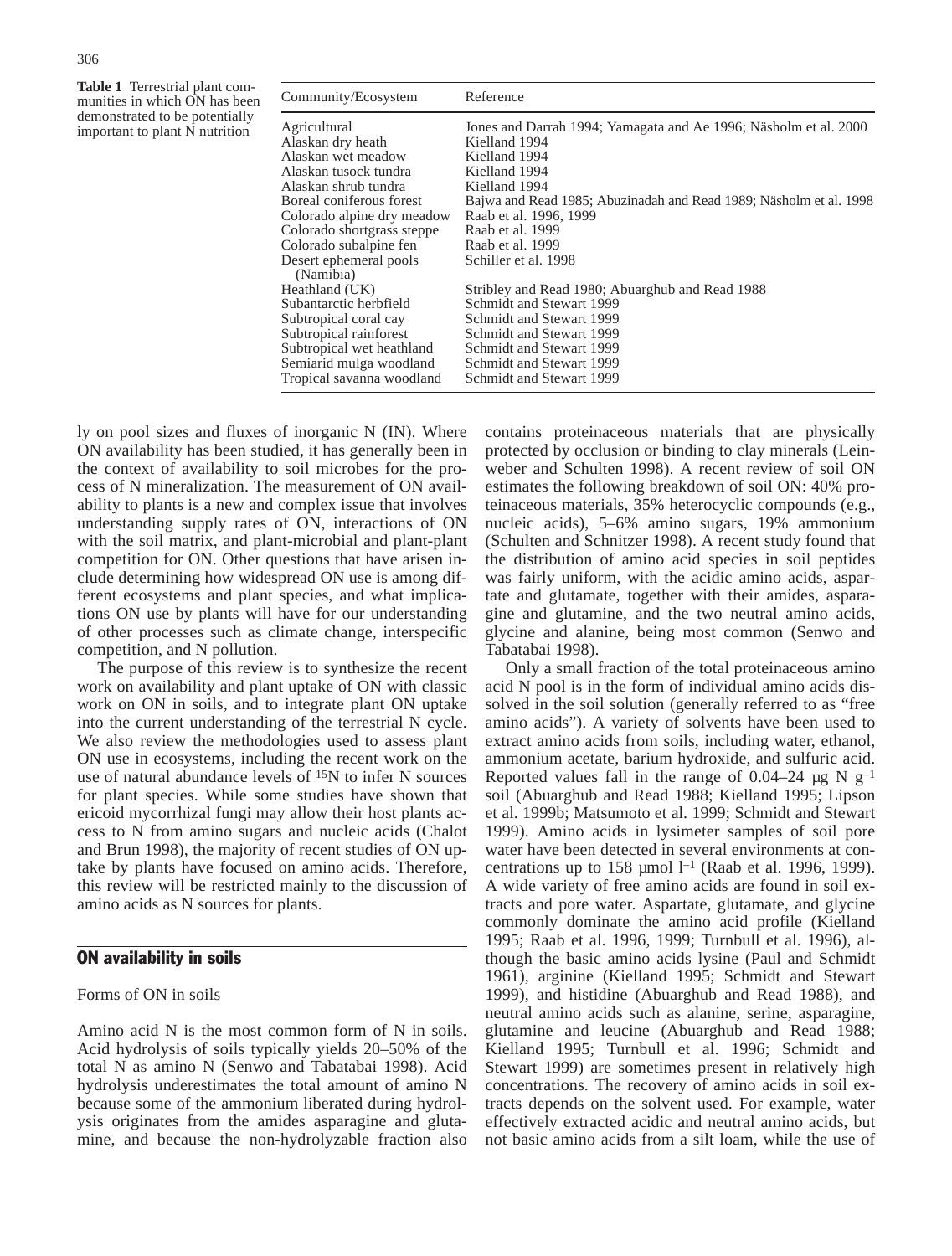ammonium acetate was more effective in extracting basic amino acids (Paul and Schmidt 1960).

The free amino acid pool is small and dynamic because amino acids are rapidly taken up by soil microorganisms and plants. Reported half-lives for amino acids in soils are in the range of 1.7–28.7 h (Hadas et al. 1992; Martens and Frankenberger 1993; Kielland 1995; Jones 1999; Lipson et al. 2001). Also, amino acids are difficult to extract because of strong interactions with the soil particle surfaces. Therefore, the concentration, alone, of amino acids in extracts or soil pore water samples may not be the best index of availability for plant roots and soil microbes. On the other hand, the majority of total soil amino N is protected by minerals and humus and so turns over very slowly. The ON pool that is most indicative of amino acid availability to plants is probably one that is extractable by some aqueous solvent. Electroultrafiltration or extraction with hot water or calcium chloride yields a high molecular weight ON pool that is correlated with net N mineralization and plant N uptake (Serna and Pomares 1992; Appel and Mengel 1993). Different types of salt solutions allow extraction of different fractions of organic matter. Easily extractable protein concentrations in soils are generally an order of magnitude higher than free amino acid concentrations (Turnbull et al. 1996; Lipson et al. 1999b; Matsumoto et al. 1999). The process of proteolysis is frequently substrate-limited in soil (Lipson et al. 1999b), so the presence of proteins implies a steady source of free amino acids. Mayer et al. (1995) developed a method to estimate bioavailability of amino acids in which sediments were incubated with proteolytic enzymes and the release of amino acids was monitored.

#### Sources of free amino acids

Amino acids are released into the soil solution by a variety of mechanisms. Bacteria accumulate amino acids such as γ-aminobenzoic acid (GABA), proline and glutamic acid as compatible solutes either constituitively or during osmotic stress (Measures 1975). These amino acids are released during lysis of cells, or by excretion as cells switch to trehalose accumulation in the next phase of osmotic adjustment (Csonka and Hanson 1991). Hence, increased soil amino acid concentrations have been observed after drying-rewetting events (Lipson and Monson 1998). High concentrations of GABA were observed after waterlogging in a tropical heathland, although the authors believed the source was plant roots under oxygen stress (Schmidt and Stewart 1997). Amino acid released from sediments upon incubation with proteases was initially dominated by osmolytes such as taurine (Mayer et al. 1995). Freeze-thaw events can also release amino acids from cells and from sites where amino acids are occluded inside aggregates (Ivarson and Sowden 1966; Edwards and Cresser 1992; Winter et al. 1994; Mayer et al. 1995). However, these same physical factors can also damage plant roots, and so may not result in significant opportunities for amino acid uptake by plants (Lipson and Monson 1998).

Plant roots exude amino acids, though whether this efflux is a net source in the rhizosphere depends on the amino acid uptake capacity of the plant (Jones and Darrah 1994). It is possible that plant species with high affinities for amino acids could scavenge amino acids from the rhizosphere of plant species with weaker amino acid uptake capacity. As a possible example, levels of soil N and the abundance of certain plant species are positively correlated with the distribution of the N-fixing species *Trifolium dasyphyllum* in the Colorado alpine (Thomas and Bowman 1998). This effect could simply be caused by high litter N concentrations, but legumes are known to secrete proteins and other forms of ON into soils (Rougier and Chabot 1985; Sawatsky and Soper 1991). Additionally, many perennial plants store N in the form of free amino acids in belowground structures such as roots and rhizomes (Lipson et al. 1996; Nordin and Näsholm 1997). Leakage from these structures or decay of old tissues could release appreciable amounts of free amino acids to the soil solution.

The largest and most reliable source of free amino acids for plants is probably the hydrolysis of proteins and peptides by extracellular enzymes. As discussed above, the soil protein and peptide pool is relatively large, and this pool is continuously replenished by the turnover of microbial biomass and plant tissues. Murien found in bacteria cell walls contains a variety of amino acids, notably glycine, lysine, and both D- and L-isomers of glutamic acid and alanine (Stanier et al. 1986). Also, polymers of D-glutamic acid and L-glutamine are associated with cell walls of various bacteria (Kandler et al. 1983). Based on mineralization rates in soil, D-amino acids probably represent a small fraction of the soil amino acid flux compared to L-isomers, with the possible exception of D-alanine (Hopkins et al. 1994). Mayer et al. (1995) found that amino acids released from sediment after incubation with proteases were depleted in methionine, and concluded that microbial coat proteins were an important source. Soil microbial biomass N typically turns over several times a year (Davidson et al. 1992; Fisk et al. 1998), and produces a labile N pool that is rapidly degraded (Marumoto et al. 1982; van Veen et al. 1987; Groffman et al. 1993; Mengel 1996). Maximum soluble protein concentrations and/or protease activities are often observed immediately after a peak and decline in microbial biomass (Ladd and Paul 1973; Nannipieri et al. 1979; Asmar et al. 1994; Lipson et al. 1999b). When 15N-labelled microbial biomass was incubated in soils, the largest fraction  $(38.5\%)$  of <sup>15</sup>N was found in the amino acid pool (Marumoto et al. 1982). It is likely that amino acid availability increases during periods of microbial biomass turnover, especially in systems where seasonal microbial dynamics are linked to a flush of available N to plants (Singh et al. 1989; DeLuca et al. 1992; Lipson et al. 1999b).

The proteolysis of soil proteins and peptides is generally considered to be the rate-limiting step in N mineral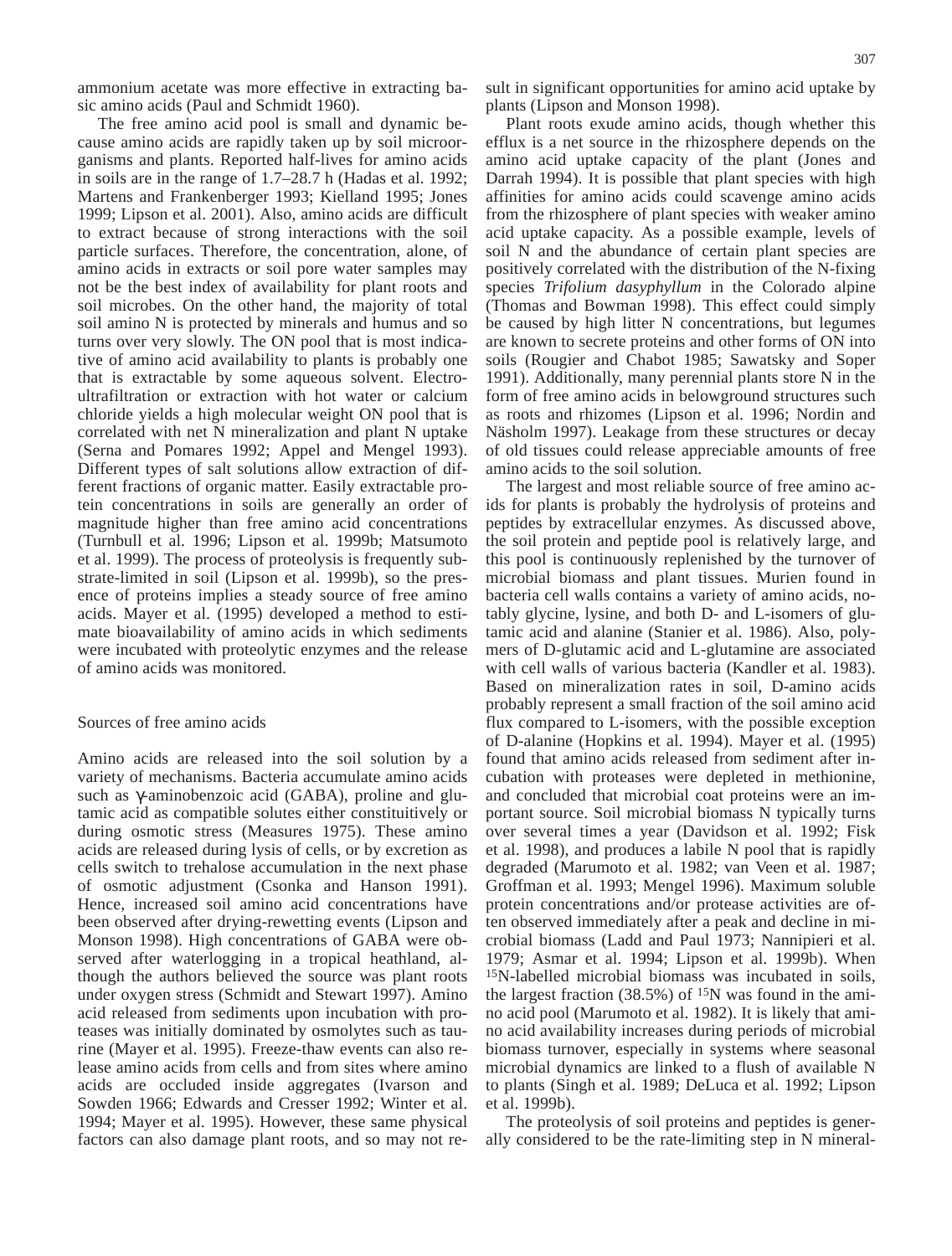ization (Ladd and Paul 1973; Cunningham and Wetzel 1989; Asmar et al. 1994). However, potential protease rates are usually several orders of magnitude higher then net N mineralization rates, even allowing for the fact that these protease rates were often measured with unlimiting substrate and at high temperatures (Alef et al. 1988; Chapin et al. 1988; Smith et al. 1989; Asmar et al. 1994; Watanabe and Hayano 1995; Yamagata and Ae 1999). Two studies in the Colorado alpine that measured rates of proteolysis of native substrate only, without protein amendments, and adjusted the rates for field temperature estimated amino acid fluxes of  $42-109$  µg N g<sup>-1</sup> soil year–1 (Raab et al. 1999; Lipson et al. 2001), values which are slightly greater than estimates of gross N mineralization rates for the ecosystem (Fisk et al. 1998), and much greater than net N mineralization (Fisk and Schmidt 1995). Published rates of soil protease activity using a variety of techniques and incubation temperatures usually range from 0.1 to 4  $\mu$ mol g<sup>-1</sup> soil h<sup>-1</sup> amino acid released (Chapin et al. 1988; Smith et al. 1989; Asmar et al. 1994; Yamagata and Ae 1999). These studies show that fluxes of amino acid N can be much greater than plant N requirements in most ecosystems, but the majority of the amino acid flux is sequestered by microbial biomass and interactions with the soil matrix. The deciding factor in amino acid availability to plants is what modest fraction of this large flux plant roots and their mycorrhizae are able to divert from these competing sinks.

## Interactions of ON with the soil matrix

The non-biological component of soils needs to be considered when predicting plant uptake of ON. Soil minerals and humus protect ON from degradation and slow its diffusion through soil. Studies of N partitioning in high-OM alpine soils found that  $17-65\%$  of added  $15NH_4$ <sup>+</sup> (Jaeger et al. 1999) and 43% of added  $15N$  -glycine (Lipson and Monson 1998) ended up in a non-biomass soil fraction. Amino acids interact extensively with humic substances. In one study, 7–71% of added <sup>15</sup>Nlabeled glycine was fixed into sterile humus after a 24 h incubation, with the greatest fixation occurring at neutral to high pH (Nommik 1970). Amino acids are fixed by humic substances more rapidly than are nucleic acids and other ON forms, and amino acid-N also appears to turn over relatively quickly in the humic acid fraction (Kuzyakov 1997). As such, humic substances act as both a sink and a resevoir for ON. Humics bind to proteins, potentially interfering with proteolysis, although significant catalytic activity of protease-humic acid complexes has been observed (Rowell et al. 1973). Northup et al. (1996) concluded that polyphenols in forest litter inhibited N mineralization, thus increasing the ON/IN ratio. Clay minerals also bind proteins, and can slow or completely halt bacterial degradation of protein, depending on the clay:protein ratio (Marshman and Marshall 1981). Amino acids interact extensively with soil minerals, particularly amorphous minerals in clay fractions (Schnitzer and Kodama 1992). In the aforementioned study it was found that neutral amino acids were especially associated with silicon-rich minerals, and acidic amino acids with aluminum-rich minerals.

An important control over nutrient availability and plant-microbe competition is the diffusion rate of nutrients through the soil. The diffusion rate of amino acids in soils is strongly controlled by their tendency to adsorb to the soil matrix. This phenomenon is generally described by adsorption isotherms in which equilibrium concentrations in solid phase and soil solution are related to each other over a range of initial concentrations (Sposito 1989). Adsorption isotherms for amino acids in soils have been reported for pure montmorillonite and illite (Greenland et al. 1965), a B-horizon from a conifer plantation (Jones et al. 1994), a sandy loam Eutric cambisol (Jones and Hodge 1999), and a Pergellic cryumbrept (Raab et al. 1999). Isotherms are either linear, or saturate at high amino acid concentrations (Langmuir type isotherm). In general for the soils tested, lysine and other basic amino acids are adsorbed most strongly, due to their positive charge, and neutral and acidic amino acids are less strongly sorbed. Reported values for the buffer power  $(\beta_e)$  or the solid-liquid partition coefficient  $(K_d)$  (both related to the slope of the isotherm and inversely proportional to the diffusion rate) of basic amino acids range from  $0.7$  to  $141 \, 1 \, \text{kg}^{-1}$ , and  $0.3$  to  $24 \, 1 \, \text{kg}^{-1}$ for other amino acids. These values can be used to predict diffusion rates in soil, assuming that amino acids rapidly reach equilibrium with clay surfaces. This may not always be the case, however, and factors other than the equilibrium solid-liquid partition coefficient might become important (Darrah 1991). A study of amino acid mobility using thin layer soil chromatography found that smaller amino acids, such as glycine, tended to move more slowly, probably due to less steric hindrance in interactions with clay surfaces (Kumari et al. 1987). These results are contrary to predictions based on sorption data. In the aforementioned study, the presence of calcium carbonates or alkaline salts severely slowed movement of amino acids through soil. There are no studies, to our knowledge, that have measured adsorption or diffusion of amino acids in highly oxidized soils with significant anion exchange capacity. Amino acids would probably behave differently in such soils.

Amino acid uptake kinetics by plants, mycorrhizae and soil microbes

There are now many studies that report kinetic parameters for amino acid uptake by plant roots, mycorrhizal fungi in culture, mycorrhizal root tips, isolated microbes, and soil microbial biomass (Table 2). It has been established that amino acid uptake by plants occurs through active proton symport (Reinhold and Kaplan 1984). Recent studies on *Arabidopsis thaliana* confirms that a range of amino acid transporters are present in plant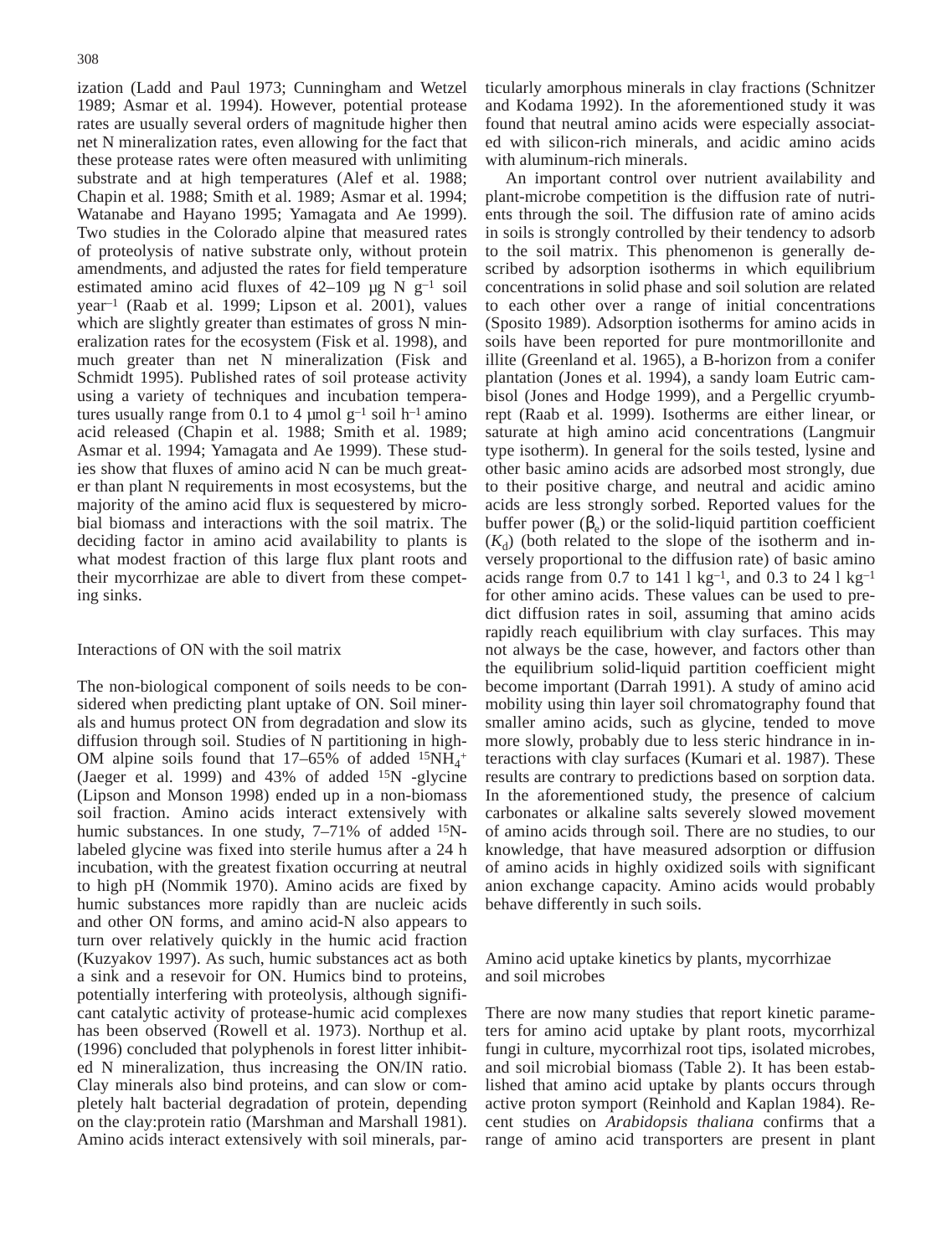| Organism                                                                                                                                     | $K_{\rm m}$ (µmol 1 <sup>-1</sup> )                             | $V_{\text{max}}$                                                  | Reference                                                              |
|----------------------------------------------------------------------------------------------------------------------------------------------|-----------------------------------------------------------------|-------------------------------------------------------------------|------------------------------------------------------------------------|
| Plant roots                                                                                                                                  |                                                                 |                                                                   |                                                                        |
| Chamaegigas intrepidus                                                                                                                       | 16<br>159                                                       | $0.255$ µmol g <sup>-1</sup> FW h <sup>-1</sup><br>1.369          | Schiller et al. 1998                                                   |
| Zea mays<br>Arabidopsis thaliana                                                                                                             | 4.8<br>35<br>1,700<br>12,900                                    | $6 - 19$<br>n/a<br>n/a<br>n/a                                     | Jones and Darrah 1994<br>Frommer et al. 1995<br>Breitkreuz et al. 1999 |
| Ricinus communis                                                                                                                             | $30 - 50$<br>1,200<br>1,500<br>2,100                            | $0.8 - 1.2$ <sup>a</sup><br>n/a<br>n/a<br>n/a                     | Schobert and Komor 1987<br>Schobert et al. 1997                        |
| Hordeum vulgare                                                                                                                              | 1.6<br>61<br>160<br>1,700                                       | 0.22<br>5.62<br>11.86<br>35.0                                     | Soldal and Nissen 1978                                                 |
| Betula nana <sup>b</sup><br>Carex aquatilis<br>C. bigelowii<br>Eriophorum angustifolium<br>E. vaginatum<br>Ledum palustreb<br>Salix pulchrab | $13 - 96$<br>9<br>$\overline{7}$<br>143<br>12<br>9<br>$19 - 87$ | $3.9 - 6.8$<br>1.3<br>1.2<br>2.4<br>2.0<br>2.6<br>$4.6 - 7$       | Kielland 1994                                                          |
| Fagus sylvaticab<br>Picea abies <sup>b</sup>                                                                                                 | $21 - 233$<br>$42 - 135$                                        | $0.52 - 5.7$<br>$0.8 - 22.5$                                      | Wallenda and Read 1999                                                 |
| Carpinus betulas <sup>b</sup><br>Aesculus hippocastoneum <sup>b</sup>                                                                        | 96<br>253                                                       | 45<br>19.4                                                        | Chalot and Brun 1998                                                   |
| Mycorrhizal fungi                                                                                                                            |                                                                 |                                                                   |                                                                        |
| Paxillus involutus<br>Lactarius subdulcis<br>Russula ochraleuca<br>Xerocomus chrysenteron                                                    | $7.2 - 27$<br>197<br>233<br>84                                  | 14.5–42.8 µmol $g^{-1}$ DW h <sup>-1</sup><br>22.8<br>3.1<br>18.7 | Chalot et al. 1996<br>Wallenda and Read 1999                           |
| Unidentified dark septate                                                                                                                    | $1.6 - 8.0$                                                     | n/a                                                               | Mullen 1995                                                            |
| Heterotrophic microbes                                                                                                                       |                                                                 |                                                                   |                                                                        |
| Aspergillus niger<br>Penicillium cyclopium                                                                                                   | 180<br>24                                                       | 0.24 $\mu$ mol g <sup>-1</sup> DW h <sup>-1</sup><br>19.2         | Roos 1989                                                              |
| Escherichia coli<br>Unidentified soil bacteria                                                                                               | $0.5 - 5$<br>7.4                                                | 0.3–4.08 µmol g <sup>-1</sup> protein h <sup>-1</sup><br>n/a      | Schellenberg and Furlong 1977<br>Lipson et al. 1999a                   |
| Soil microbial biomass                                                                                                                       |                                                                 |                                                                   |                                                                        |
| Alpine dry meadow<br>Experimental garden loam                                                                                                | 39–46<br>$500 - 1,000$                                          | 240–390 nmol $g^{-1}$ soil h <sup>-1</sup><br>$20 - 70$           | Lipson et al. 1999b<br>Jones and Hodge 1999                            |

**Table 2** Amino acid uptake kinetic parameters for plants, mycorrhizal root tips, axenic mycorrhizal fungi, isolated soil microbes and soil microbial biomass (*n/a* data not available, *Vmax* maximum uptake rate)

<sup>a</sup> Uptake rates were linear at concentrations >1,000 µmol l<sup>-1</sup>.  $V_{\text{max}}$  given is for 0–500 µmol l<sup>-1</sup> range b Mycorrhizal root tips

roots (cf. Fischer et al. 1998). Some of these amino acid transporters show broad substrate specificity implying that roots should possess the capacity to absorb both acidic, neutral and basic amino acids. Plant roots often exhibit multiphasic kinetics, and so values reported for the half-stauration constant  $K<sub>m</sub>$ , the value at which half the maximum rate occurs, can depend on the range tested (Soldal and Nissen 1978; Reinhold and Kaplan 1984). In some cases, multiple transporters with different affinities exist (e.g., Schobert et al. 1997; Schiller et al. 1998; Breitzkreuz et al. 1999), although multiphasic kinetics can also be caused by cooperativity of the transporter, or by diffusional effects (Reinhold and Kaplan 1984). Because of this phenomenon, the range of  $K<sub>m</sub>$  values reported is quite large. Nonetheless, there are numerous reports

of plant roots with high-affinity uptake systems for amino acids in the range of amino acid concentrations found in soil. Mycorrhizal roots and axenic mycorrhizal fungi generally also absorb amino acids with high affinity, but the range of  $K<sub>m</sub>$  is not much lower than non-mycorrhizal plant roots. The effect of increased absorptive area and proteolytic activity may often be more important than uptake affinity in the improved acquisition of ON by mycorrhizal infection (Chalot and Brun 1998). Soil bacteria and fungi generally have very high affinities for amino acids, but the " $K_m$ " reported for soil microbial biomass absorbing amino acids from a slurry or soil solution are higher. This is probably because (1) soil adsorption decreases the effective concentration of amino acids in the soil solution (Sposito 1989), and (2) uptake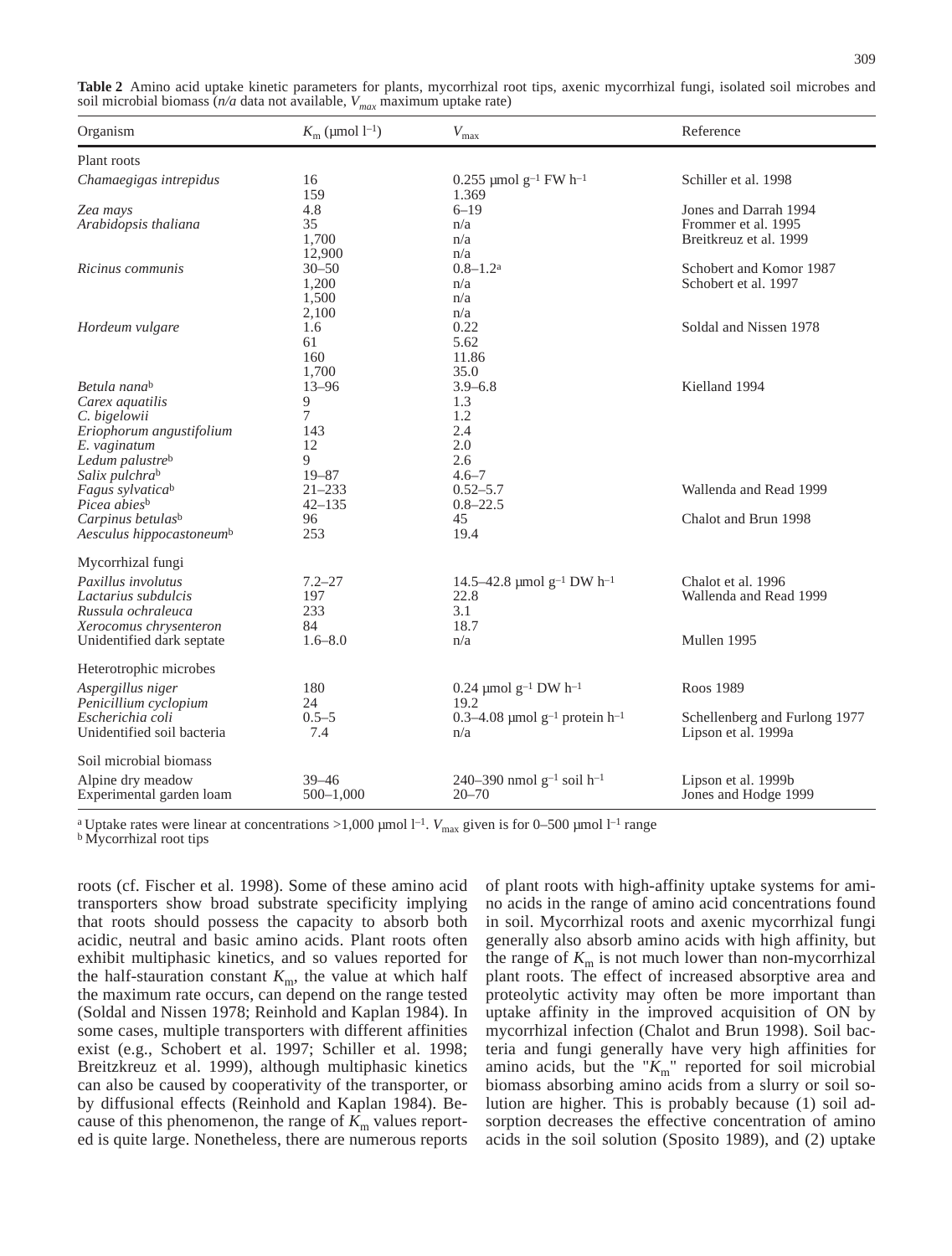by soil microbial biomass follows multiphasic kinetics (Jones and Hodge 1999), so the  $K<sub>m</sub>$  reported depends on the concentration range studied.

#### Plant-microbe competition for ON

It has been assumed that microbes outcompete plants for uptake of nutrients because of their ubiquitous distribution throughout the soil, and their higher surface to volume ratios, substrate affinities, and specific growth rates compared to plant roots. The traditional measure of N availability to plants, net mineralization, assumes that plants can access only inorganic N that is released in excess of microbial N requirements. Amino acids serve as excellent C and N sources for microbes, and so will almost never exist in excess of microbial demand. That plants absorb amino acids from the soil implies direct competition between plants and microbes. The study of plant-microbe competition has, therefore, recently become a topic of great interest (Eviner and Chapin 1997; Kaye and Hart 1997).

The belief that microbes are strong competitors with plants is generally borne out in the literature. For example, the addition of glucose to soil stimulated N immobilization into the microbial biomass and reduced N uptake by plants, whereas sterilization of the soil increased N uptake by plants (Schmidt et al. 1997). Several recent studies have directly measured competition between plants and microbes for isotopically labeled N from soil. In general, short-term experiments (up to 2 days) show that plants are outcompeted by microbes for uptake of inorganic N by a factor of  $4.2-532$  for  $NH_4^+$ , and a factor of 1.7–106 for  $NO_3^-$  (Jackson et al. 1989; Schimel et al. 1989; Zak et al. 1990; Groffman et al. 1993). One of the major problems with studies of competition between plants and microbes for N is the difficulties to separate the microbial fraction into one that is linked to plants (the mycorrhizal fungi), and one that actually competes with plants. The techniques used for extracting microbial N tend to combine these functionally different groups of organisms (Eviner and Chapin 1997). If mycorrhizal hyphae absorb a substantial fraction of labeled N, part of this label would be expected eventually to end up in plants. In support of this, longer-term experiments (weeks to months) usually show that plants perform better than in short-term studies, sometimes outcompeting microbes (Jackson et al. 1989; Schimel and Chapin 1996; Kaye and Hart 1997; Jaeger et al. 1999). These results can also be explained by the more rapid turnover of microbial biomass compared to plant roots. During competition with soil microbes for amino acids, plants capture a minority of the added N: *Kobresia myosuroides* absorbed 0.9–4% (Lipson and Monson 1998; Lipson et al. 1999a), *Eriophorum vaginatum* 1–3.8% and *Carex aquatilis* 12% (Schimel and Chapin 1996). However, given the potentially large flux of amino acids in soils, these modest levels of competition could result in a significant N gain for plants. Taken together, the studies cited above show that short-term competition for N is dominated by microbes but the failure to distinguish between N uptake by symbiotic and non-symbiotic microorganisms restricts the value of such data. Moreover, the cited studies also indicate that plants compete equally well for ON and for IN.

There have been several attempts to explain how plant-microbe competition might be minimized in natural systems. Jaeger et al. (1999) proposed that plants and microbes in the Colorado alpine partition N temporally, with microbes immobilizing N maximally in the fall and plants absorbing N in the early summer. This general pattern has been confirmed in other studies of this ecosystem (Fisk and Schmidt 1995; Lipson et al. 1999a), but microbes are still a significant competitive sink for amino acids during the plant growing season (Lipson and Monson 1998; Lipson et al. 1999a, 1999b). Lipson and Monson (1998) hypothesized that freeze-thaw and dry-rewet events reduce microbial competition and allow plants opportunities for amino acid uptake, but found that these events were more detrimental to plants, and that plants competed most efficiently under warm and moist conditions. There is now evidence for niche separation between microbes and plants in terms of specific amino acids. It has been widely observed that plants take up glycine faster than heavier amino acids (Kielland 1994; Schmidt and Stewart 1997; Lipson et al. 1999a), and that glycine is degraded by soil microbes at lower rates than are other amino acids (Alef and Kleiner 1986; Kielland 1995; Lipson et al. 1999a). In a microcosm experiment, *K. myosuroides* competed with soil microbes 3.25 times better for glycine than for glutamate (Lipson et al. 1999a). Based on these studies glycine is more available to plants because it is a poorer carbon source for microbes than other amino acids. The faster diffusion rates of glycine in soil (Raab et al. 1999) also probably contribute to its preferential uptake by plant roots, just as plants generally compete better for nitrate than ammonium because of its higher mobility in soil (Jackson et al. 1989; Schimel et al. 1989; Zak et al. 1990; Groffman et al. 1993).

The "rhizosphere effect" could alter the balance of plant-microbe competition for amino acids in microsites within the soil. Just as seasonal events cause the microbial biomass to turn over and release a flush of ON to plants, dynamics in root exudation and growth could cause similar events on smaller spatial and temporal scales. Exudation by a growing root tip can cause such microbial population dynamics (Darrah 1991), especially in the presence of protozoal grazers (Rutherford and Juma 1992). Another possible effect of the exudation by roots of organic acids and sugars is the preferential uptake by microbes of these compounds over rhizospheric amino acids, thus shifting the competitive balance of amino acid uptake towards plants. However, a recent study found that the addition of a tenfold excess of glucose or citrate had little effect on the microbial degradation of amino acids (Jones and Hodge 1999).

The mycorrhizal status of plants has obvious implications for the ability of plants to compete with soil mi-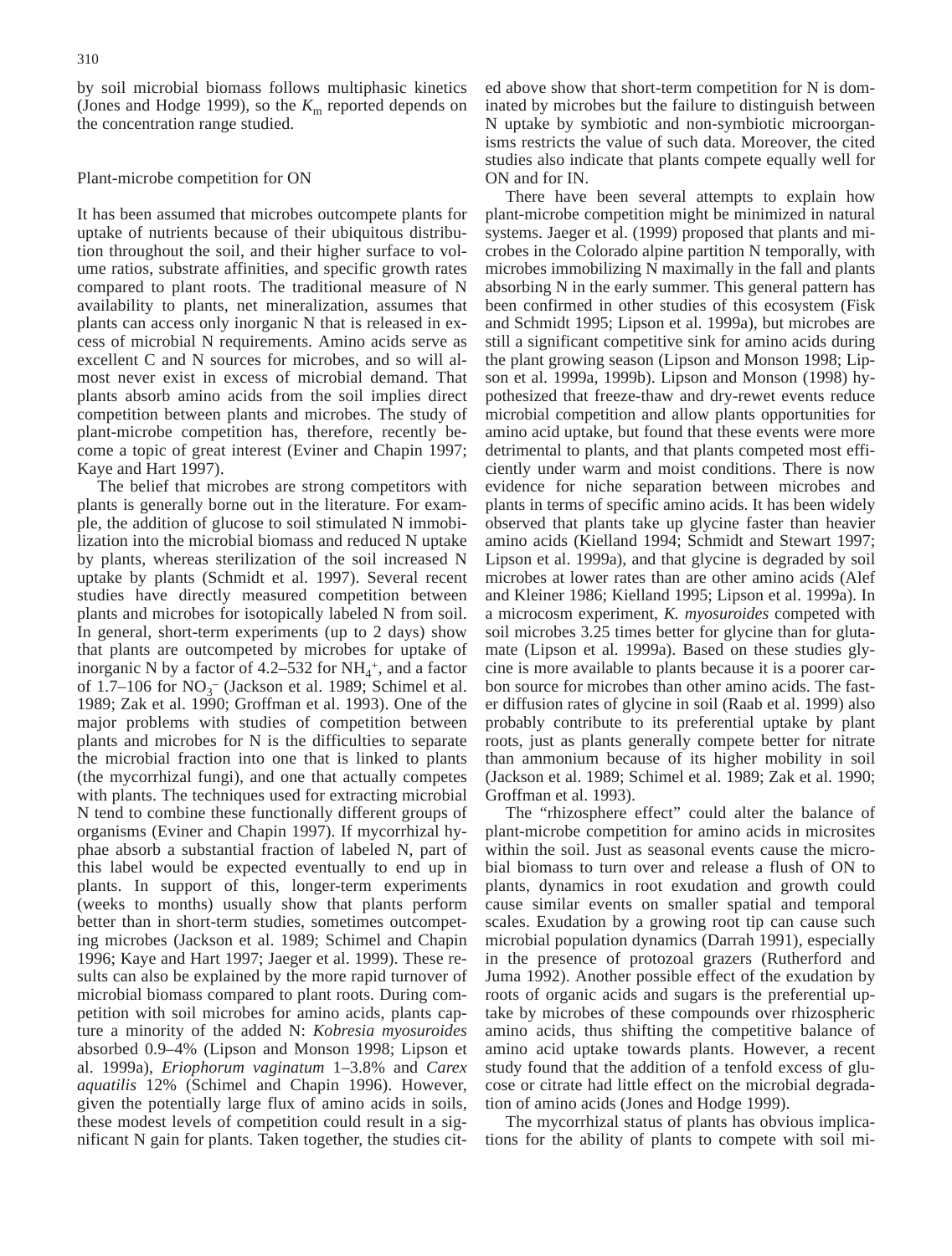crobes for amino acids. While the role of ericoid and ectomycorrhizae in transferring ON to plants is well established (Read 1991; Marschner and Dell 1994; Chalot and Brun 1998), the relative contributions of mycorrhizal and non-mycorrhizal roots is still an open question for many ecosystems. Ecto- and ericoid mycorrhizae improve the surface area (Rousseau et al. 1994) and affinity (Chalot et al. 1996; Wallenda and Read 1999) of plant roots for ON, and many of the plant species studied are unable to grow on ON sources without their mycorrhizal symbiont (Stribley and Read 1980; Bajwa and Read 1985; Abuzinadah and Read 1989; Finlay et al. 1992; Turnbull et al. 1995). However, because many nonmycorrhizal roots can also take up amino acids with high affinity, it is sometimes difficult to quantify the contribution of mycorrhizal versus non-mycorrhizal uptake of amino acid N. Microcosm and field experiments that measure competitive abilities of plants for labeled amino acids generally cannot distinguish between plant and mycorrhizal uptake of amino acid N (Näsholm et al. 1998; Lipson and Monson 1998; Lipson et al. 1999a). Using a two chamber system that excluded plant roots, fungal endophytes were shown to transfer 1.3% of glycine N, added to soil over 21 days, to the facultatively mycorrhizal alpine sedge, *K. myosuroides* (Lipson et al. 1999c). If it is valid to compare this result with shorterterm microcosm experiments in which plant roots are included, mycorrhizae might be responsible for 33–100% of glycine-N uptake by this plant. Quantification of the extent of mycorrhizal infection of roots and hyphal surface area in the soil is required to develop accurate mechanistic models of plant amino acid uptake in natural systems. Ectomycorrhizal fungal length has been estimated in various studies to represent 100–300 cm cm–1 root (Jones et al. 1990, willow), 504 cm cm–1 root (Rousseau et al. 1994, pine), and 1000–8000 cm  $cm^{-1}$  root (Read and Boyd 1986, pine). As reported in the literature, or converting from hyphal length using diameters of 3 µm for fungi and 400 µm for plant roots (Eissenstat and Yanai 1997), this represents 0.75–2.24, 3.16, and 7.5–60 cm<sup>2</sup> cm<sup>-2</sup> root surface area contributed by ectomycorrhizal hyphae for the three studies, respectively.

It is likely that the determining factor in plantmicrobe and plant-plant competition for amino acids is more frequently surface area rather than uptake kinetics. The values in Table 2 show that plants, mycorrhizae and soil microbes can have comparable affinities for amino acids. Moreover, given the strong adsorptive properties of soils, diffusion, rather than maximum uptake rates, generally will limit the supply of amino acids to all biological surfaces. Hodge et al. (1998, 1999b) observed increased root proliferation by grasses in patches where lysine was added to the soil, and found that N uptake from an organic patch was related to root density when the two grasses *Lolium perenne* and *Poa pratensis* were grown together (Hodge et al. 1999a). Thus, root density is particularly important in situations where multiple plant species are competing with each other.

# Assessing plant ON use in ecosystems

Laboratory and field studies

The conclusion that amino acids are potentially important N sources for plants in many studies was based on the presence of free amino acids in the environment and the ability for plant roots to absorb amino acids (Chapin et al. 1993; Kielland 1994; Jones and Darrah 1994; Raab et al. 1996; Turnbull et al. 1996; Schiller et al. 1998; Schmidt and Stewart 1997, 1999). In many cases, plant species were shown to preferentially absorb amino acids over inorganic N sources (Table 3). Some workers have added isotopically labeled amino acids to soil and recovered them in plant tissues, showing that plants can compete successfully with microbes for amino acid N (Schimel and Chapin 1996; Lipson and Monson 1998; Näsholm et al. 1998; Lipson et al. 1999a, 1999c; Yamagata and Ae 1999). In some cases it was verified that the amino acids were taken up intact, rather than after mineralization to ammonium, by recovery of labeled C in plant tissues (Lipson and Monson 1998; Näsholm et al. 1998; Lipson et al. 1999a). Critical remarks on the potential use of ON by plants have also been presented. Jones (1999) argued that studies of amino acid uptake by plants performed either on detached roots or in solution cultures give little information about uptake of ON *in situ*. As turnover rates of a range of amino acids were shown to be rapid, and from published values on kinetic parameters of microbial amino acid transporters, the author concluded that microbes present in the rhizosphere would effectively filter any ON molecule diffusing toward root surfaces. Hodge et al. (1998, 1999b) studied root proliferation and plant N capture of five grass species grown in microcosm. Dual-labeled lysine was added to assess potential uptake of ON by plants. Because plant roots and shoots were found to be isotopically labeled with  $15N$  but not with  $13C$ , it was concluded that these plant species could not capture ON when competing with soil microbes. Schimel and Chapin (1996) recovered no excess 13C in plants after injecting duallabeled glycine into tundra soil, but found that more <sup>15</sup>N was recovered in glycine-fed plants than in ammoniumfed plants. These authors argued that plants competed well for amino acid N, but rapidly respired away the labeled C. Hence, different studies have arrived at divergent conclusions about plant utilization of ON although similar techniques have been used. These different conclusions might reflect a variation in plant ON utilization – some plants might be able to compete for these substances while others might not. The diverging results might also reflect differences in experimental setup and analytical techniques. For example, Hodge et al. (1998, 1999b) and Schimel and Chapin (1996) used amino acids labeled at the C1 (carboxyl) position, whereas the other previously mentioned studies used C2-labeled glycine. The carboxyl group of amino acids is more prone to rapid respiratory decarboxylation than the C2 atom (Fokin et al. 1993). Also, Hodge et al. (1998, 1999b)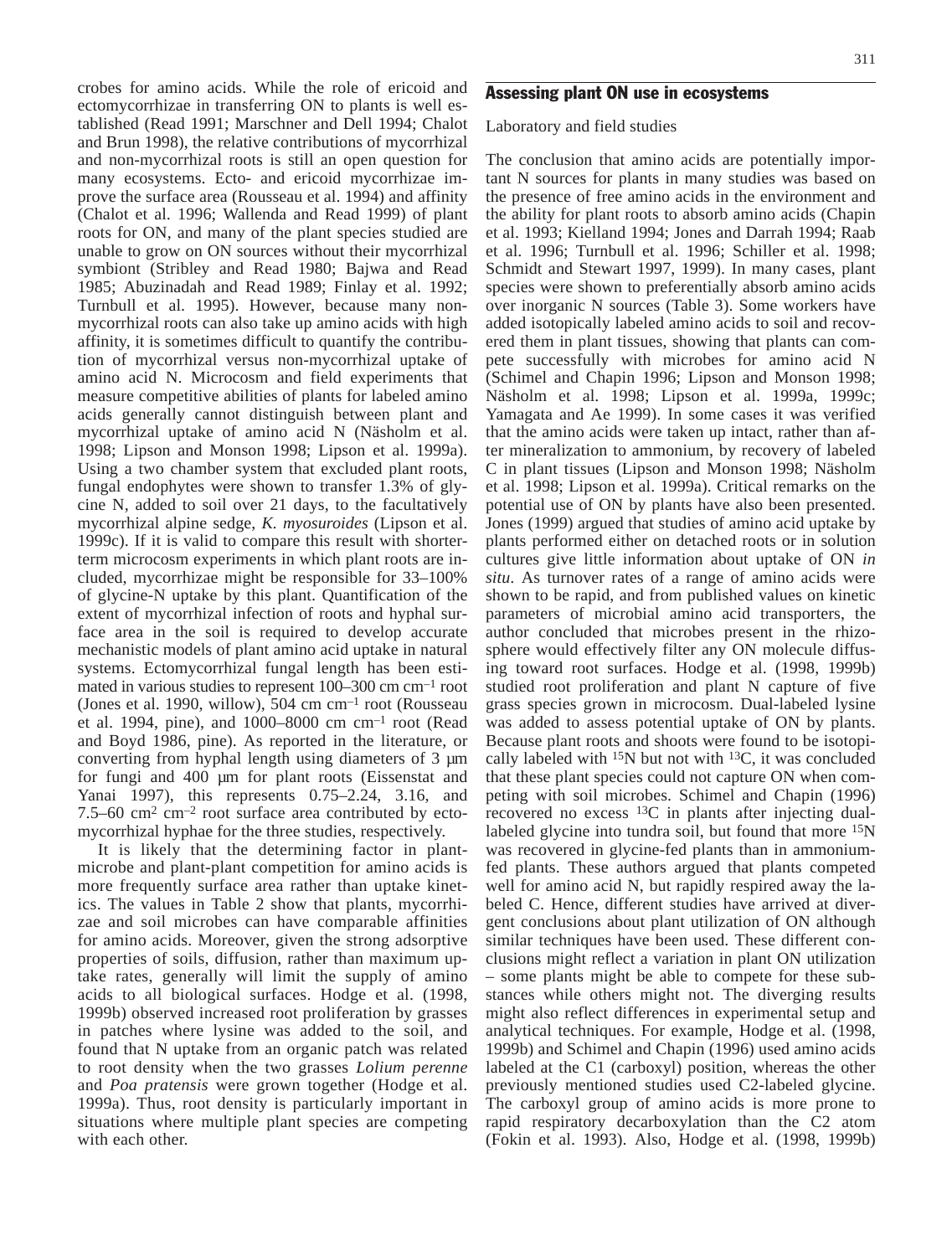**Table 3** Plant species that take up amino acid at comparable or grea orga

| $\ldots$<br>up amino acid at comparable or                                          | Plant species            | Native community          | Reference                | Methoda        |
|-------------------------------------------------------------------------------------|--------------------------|---------------------------|--------------------------|----------------|
| greater rates compared with in-<br>organic N<br>a Method: <i>I</i> intact plants in | Kobresia myosuroides     | Alpine                    | Raab et al. 1999         |                |
|                                                                                     | Carex rupestris          | Alpine                    | Raab et al. 1999         |                |
|                                                                                     | K. simpliciulscula       | Subalpine fen             | Raab et al. 1999         |                |
|                                                                                     | C. ebenea                | Subalpine forest          | Raab et al. 1999         |                |
|                                                                                     | C. canescens             | Subalpine forest          | Raab et al. 1999         |                |
|                                                                                     | C. rhynchophysa          | Subalpine forest          | Raab et al. 1999         |                |
|                                                                                     | C. stenophylla           | Shortgrass steppe         | Raab et al. 1999         |                |
|                                                                                     | C. fillifolia            | Shortgrass steppe         | Raab et al. 1999         |                |
|                                                                                     | Cyperus strigosus        | Temperate swamp           | Raab et al. 1999         |                |
|                                                                                     | C. halpan                | Dry tropical forest       | Raab et al. 1999         |                |
|                                                                                     | Hakea sp. proteoid roots | Subtropical wet heathland | Schmidt and Stewart 1997 |                |
|                                                                                     | Pisonia grandis          | Subtropical coral cay     | Schmidt and Stewart 1997 | $\overline{2}$ |
|                                                                                     | Betula nana              | Dry heath, tussock tundra | Kielland 1994            |                |
|                                                                                     | Carex bigelowii          | Tussock tundra            | Kielland 1994            | 2              |
|                                                                                     | Eriophorum vaginatum     | Tussock tundra            | Kielland 1994            |                |
|                                                                                     | Ledum palustre           | Tussock tundra            | Kielland 1994            | $\overline{2}$ |
|                                                                                     | Salix pulchra            | Shrub and tussock tundra  | Kielland 1994            |                |
|                                                                                     | Oryza sativa             | Agricultural              | Yamagata and Ae 1996     |                |
| hydroponic solution, 2 excised<br>roots                                             | Zea mays                 | Agricultural              | Jones and Darrah 1994    |                |

used the positively charged amino acid lysine, which binds strongly to the soil matrix (Jones and Hodge 1999), and is taken up more slowly by some plants (Jones and Darrah 1994).

#### Modeling uptake of amino acids by plants

Several approaches have been used to predict amino acid uptake by plants using mathematical models. Using Michaelis-Menten kinetics and soil amino acid concentrations, authors have estimated that amino acids contribute 60% (*E. vaginatum*, Chapin et al. 1993) and 10–82% (10 arctic tundra species, Kielland 1994) to the N budget of the plant species under study. Lipson et al. (2001) estimated a yearly flux of 109 g amino acid-N m–2 by adjusting measured protease rates to field conditions, and estimated that amino acids could make up at least 50% of the N requirements of *K. myosuroides* based on past studies of plant-microbe competition. Jones and Darrah (1994) modeled uptake of amino acids by *Zea mays* using initial bulk soil amino acid concentrations, diffusion rates, and Michaelis-Menten parameters from the literature. These authors concluded that amino acids could make up 30–90% of the plants N requirement, depending on the availability of inorganic N. Leadley et al. (1997) estimated uptake of ammonium, nitrate, and glycine by *E. vaginatum* by modeling supply rates and diffusion through soil to growing and non-growing root cylinders where Michaelis-Menten kinetics were used to describe root uptake. The supply rates and buffering capacity of the soils were poorly constrained, especially for glycine, but the simulation revealed the relative importance of the model parameters (supply rates>diffusion rates=root density>root uptake kinetics), and that in soils with high buffering capacity, equilibrium is reached slowly (~90 days) and dynamics in the supply rate are dampened.

ON use and natural abundance of 15N

An approach different from those mentioned above to the problem of assessing the role of ON (and IN) for different plant species has been that of using the natural abundance of the stable N isotope,  $^{15}N$  ( $\delta^{15}N$ ). Michelsen et al. (1996, 1998) suggested that differences between plant species in their utilization of different N sources were mirrored in the  $\delta^{15}N$  of leaves of the respective species. A large set of data from two subalpine plant communities showed consistent differences between plant functional types in  $\delta^{15}N$ . It was concluded that low δ15N values of ericaceous shrubs and some ectomycorrhizal species were related to a large dependence of these plants on ON sources while the relatively high  $\delta^{15}$ N values found in grasses and sedges was due to a larger uptake of IN. However, measurements of  $\delta^{15}N$  of soil amino acids are not in agreement with the conclusion that ON is depleted in 15N, but rather show soil amino acids to have positive  $\delta^{15}N$  values (Ostle et al. 1999). Gebauer et al. (1994) found similar trends in  $\delta^{15}N$  between lifeforms, but attributed the higher  $\delta^{15}$ N values found in the grass, *Calamagrostis canadensis*, to a reliance on N from deeper soil horizons. Nadelhoffer et al. (1996) examined variations in  $\delta^{15}N$  in several ecosystems in the arctic tundra. A similar pattern was found in  $\delta^{15}N$  variation between plant functional groups to that found by Michelsen et al. (1996) but the authors stressed that many processes, such as plant rooting depth and fractionation during plant or mycorrhizal uptake of N, could lead to differences in plant  $\delta^{15}N$ . Hobbie et al. (1999a) found large differences in  $\delta^{15}N$  between plants growing in forests of different successional stages. Based on model simulations these authors concluded that the most important fractionation step occurred during the transfer of N from mycorrhizal fungus to plants (Hobbie et al. 1999b). Fractionation during vesicular-arbuscular mycorrhizal N uptake and transfer to the host plant has been observed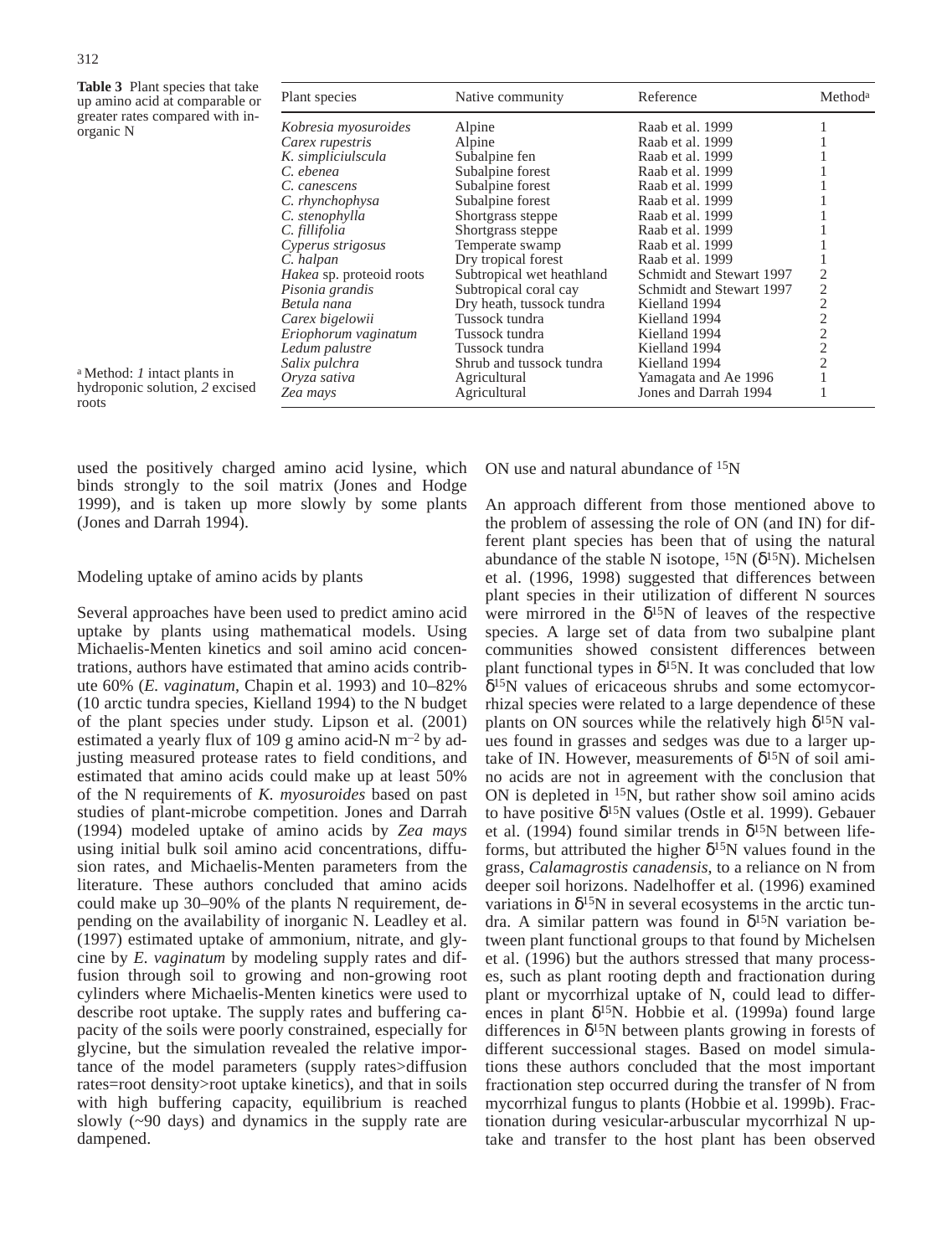(Handley et al. 1993), but further work is needed to clarify whether such fractionation occurs in ecto- and ericoid mycorrhizae, and to distinguish whether fractionation occurs during uptake or during transfer to the plant (Handley et al. 1993; Högberg 1997; Högberg et al. 1999). Other factors that could complicate natural 15N abundance studies include spatio-temporal variation in the  $\delta^{15}$ N of a specific N source within an ecosystem, and the fact that ON is not one N source but may include a range of substances that diverge in 15N natural abundance. Measurements of  $\delta^{15}N$  in individual amino acids have revealed both differences in fractionation during microbial metabolism (Macko et al. 1986, 1987), trophic interactions (Hoch et al. 1996), peptide hydrolysis (Silfer et al. 1992), and variations in  $\delta^{15}$ N in steady state pools of plants (Yoneyama et al. 1997). A final consideration is that a substantial fraction of the N content of perennial plants is repeatedly recycled. Differences in  $\delta^{15}N$  between plants could therefore depend on the fraction of recycled N in plants and the number of recycling events to which this N pool has been subjected. Fractionation during recycling of N could arise by: (1) differences in δ15N between N pools that are remobilized and those that are not (such as cell wall proteins), (2) synthesis of specific transport substances during N remobilization, and (3) losses of N as  $NH_3$  formed during hydrolysis of proteins or amino acids. Clearly, a number of processes can affect the  $\delta^{15}N$  of plants (cf. Handley and Scrimgeour 1997; Högberg 1997). Currently, available information on the relative importance of these factors is too restricted to allow inferences of plant dependence on specific N sources from the natural abundance of <sup>15</sup>N.

## Ecological implications of ON use by plants

The widespread importance of ON uptake by plants has important ramifications for our understanding of ecological processes. The most fundamental is the fact that virtually all research on plant N uptake in ecosystems has focused solely on ammonium and nitrate. The N cycle in many ecosystems needs to be revisited with a new perspective. Because N availability commonly regulates biomass production as well as species composition in terrestrial ecosystems, the role of ON is critical to our understanding of how ecosystems function and how they will be affected by environmental changes. For example, one of the most serious effects of N deposition in terrestrial ecosystems is that it causes vegetation changes (see Bobbink et al. 1998; Lee and Caporn 1998). While some attention has been paid to the importance of shifts in the relative abundance of  $NH_4$ <sup>+</sup> and  $NO_3$ <sup>-</sup> for species compositions in plant communities (e.g., Diekmann and Falkengren-Grerup 1998; Näsholm 1998), the role of changes in plant available ON has not been properly addressed in discussions about N deposition effects on vegetation. N deposition could change the IN/ON balance both directly by adding IN, and indirectly by the inhibitory effect of IN on proteolytic activity in soils

(Smith et al. 1989). Global warming could shift the IN/ON balance in a similar way. Higher temperatures could lead to a loss of soil organic matter, in turn leading to lower amino acid fluxes and higher rates of mineralization. Also climate change could change seasonal dynamics, thus affecting seasonal ON releases from microbial biomass. Increased  $CO<sub>2</sub>$  levels could increase rhizodeposition from plant roots (Körner and Arnone 1992; Paterson et al. 1999). This could change the cycling of ON in complex ways, either stimulating organic matter breakdown and N release by increasing microbial turnover rates in the rhizosphere (Clarholm 1985), or by increasing microbial immobilization of inorganic N (Michelsen et al. 1999). Clearly, the widespread use of ON by plants raises many questions that are central to the field of ecology, and which can only be answered if the the role of ON is routinely included in studies of terrestrial ecosystems.

**Acknowledgements** The authors would like to thank Russell Monson and an anonymous reviewer for their careful review of this manuscript. Financial support to T.N. from the SJFR and the MISTRA program ASTA is acknowledged.

## **References**

- Abuarghub SM, Read DJ (1988) The biology of mycorrhiza in the Ericaceae XI. The distribution of nitrogen in soil of a typical upland *Callunetum* with special reference to the 'free' amino acids. New Phytol 108:425–431
- Abuzinadah RA, Read DJ (1989) The role of proteins in the nitrogen nutrition of ectomycorrhizal plants IV. The utilization of peptides by birch (*Betula pedula* L.) infected with different mycorrhizal fungi. New Phytol 112:55–60
- Alef K, Kleiner D (1986) Arginine ammonification, a simple method to estimate the microbial activity potential in soils. Soil Biol Biochem 18:233–235
- Alef K, Beck T, Zelles L, Kleiner D (1988) A comparison of methods to estimate microbial biomass and N-mineralization in agricultural and grassland soils. Soil Biol Biochem 20:561– 565
- Appel T, Mengel K (1993) Nitrogen fractions in sandy soils in relation to plant nitrogen uptake and organic matter incorporation. Soil Biol Biochem 25:685–691
- Asmar F, Eiland F, Nielsen NE (1994) Effect of extracellular-enzyme activities on solubilization rate of soil organic nitrogen. Biol Fert Soils 17:32–38
- Bajwa R, Read DJ (1985) The biology of mycorrhizae in the Ericaceae. IX. Peptides as nitrogen sources for the ericoid endophyte and for mycorrhizal and non-mycorrhizal plants. New Phytol 101:459–467
- Bobbink R, Hornung M, Roelofs JGM (1998) The effects of airborne nitrogen pollutants on species diversity in natural and semi-natural European vegetation. J Ecol 86:717–738
- Breitkreuz KE, Shelp BJ, Fischer WN, Schwacke R, Rentsch D (1999) Identification and characterization of GABA, proline and quaternary ammonium compound transportes from *Arabidopsios thaliana*. Fed Eur Biochem Soc Lett 450:280– 284
- Chalot M, Brun A (1998) Physiology of organic nitrogen acquisition by ectomycorrhizal fungi and ectomycorrhizas. Fed Eur Microbiol Soc Microbiol Rev 22:21–44
- Chalot M, Brun A, Botton B, Söderström B (1996) Kinetics, energetics and specificity of a general amino acid transporter from the ectomycorrhizal fungus *Paxillus involutus*. Microbiology 142:1749–1756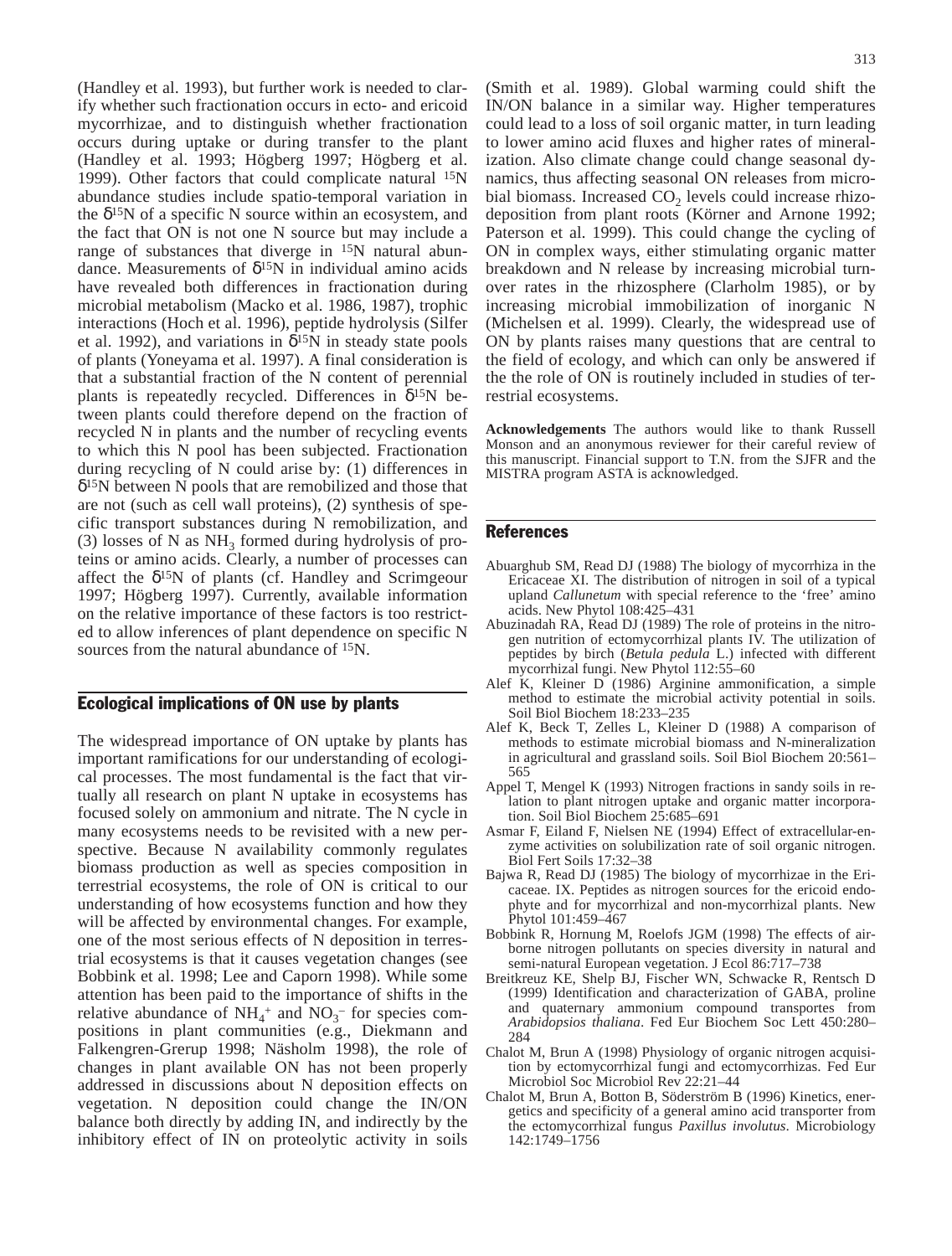- Chapin FS III, Fetcher N, Kielland K, Everett KR, Linkins AE (1988) Productivity and nutrient cycling of Alaskan tundra: enhancement by flowing soil water. Ecology 69:693–702
- Chapin FS III, Moilanen L, Kielland K (1993) Preferential usage of organic nitrogen for growth by a non-mycorrhizal sedge. Nature 361:150–152
- Clarholm M (1985) Interactions of bacteria, protozoa and plants leading to mineralization of soil-nitrogen. Soil Biol Biochem 17:181–187
- Csonka LN, Hanson AD (1991) Prokaryotic osmoregulation: genetics and physiology. Annu Rev Microbiol 45:569–606
- Cunningham HW, Wetzel RG (1989) Kinetic analysis of protein degradation by a freshwater wetland sediment community. Appl Environ Microbiol 55:1963–1967
- Darrah PR (1991) Models of the rhizosphere. II. A quasi-three dimensional simulation of the microbial population dynamics around a growing root releasing soluble exudates. Plant Soil 138:147–158
- Davidson EA, Hart SC, Firestone MK (1992) Internal cycling of nitrate in soils of a mature coniferous forest. Ecology 73: 1148–1156
- DeLuca TH, Keeney DR (1992) Soluble carbon and nitrogen pools of prarie and cultivated soils: seasonal variation. Soil Sci Soc Am J 58:835–840
- Diekmann M, Falkengren-Grerup U (1998) A new species index for forest vascular plants: development of functional indices based on mineralization rates of various forms of soil nitrogen. J Ecol 86:269–283
- Edwards AC, Cresser MS (1992) Freezing and its effect on chemical and biological properties of soil. In: Stewart BA (ed) Advances in soil science, vol 18. Springer, Berlin Heidelberg New York, pp 59–76
- Eissenstat DM, Yanai RD (1997) The ecology of root lifespan. Adv Ecol Res 27:1–59
- Eviner VT, Chapin FS (1997) Nitrogen cycle plant-microbial interactions. Nature 385:26–27
- Finlay RD, Frostegard A, Sonnerfeldt A-M (1992) Utilization of organic and inorganic nitrogen sources by ectomycorrhizal fungi in pure culture and in symbiosis with *Pinus contorta* Dougl. ex Loud. New Phytol 120:105–115
- Fischer W-F, Andre B, Rentsch D, Krolkiewicz S, Tegeder M, Breitkreutz K, Frommer WB (1998) Amino acid transport in plants. Trends Plant Sci 3:188–195
- Fisk MC, Schmidt SK (1995) Nitrogen mineralization and microbial biomass nitrogen dynamics in three alpine tundra communities. Soil Sci Soc Am J 59:1036–1043
- Fisk MC, Schmidt SK, Seastedt TR (1998) Topographic patterns of production and nitrogen cycling in alpine tundra. Ecology 79:2253–2266
- Fokin AD, Knyazev DA, Kuzyakov YV (1993) Destruction of 14C- and 15N-labeled amino acids and nucleic bases in soil and the supply of their transformation products to plants. Eurasian Soil Sci 25:109–122
- Frommer WB, Hummel S, Unseld M, Ninnemann O (1995) Seed and vascular expression of a high affinity transporter for cationic amino acids in Arabidopsis. Proc Natl Acad Sci 92: 12036–12040
- Gebauer G (1994) Nitrogen nutrition and isotope differences among life forms in the northern treeline of Alaska. Oecologia 100:406–412
- Greenland DJ, Laby RH, Quirk JP (1965) Adsorption of amino acids and peptides by montmorillonite and illite. Trans Faraday Soc 66:2013–2023
- Groffman PM, Zak DR, Christensen S, Moiser A, Tiedje JM (1993) Early spring nitrogen dynamics in a temperate forest landscape. Ecology 74:1579–1585
- Hadas A, Sofer M, Molina JAE, Barak, and Clapp CE (1992) Assimilation of nitrogen by soil microbial population: NH4 versus organic N. Soil Biol Biochem 24:137–143
- Handley LL, Scrimgeour CM (1997) Terrestrial plant ecology and N-15 natural abundance: The present limits to interpretation for uncultivated systems with original data from a Scottish old field. Adv Ecol Res 27:133–212
- Handley LL, Daft MJ, Wilson J, Scrimgeour CM, Ingleby K, Sattar MA (1993) Effects of the ecto- and VA-mycorrhizal fungi *Hydnagium carneum* and *Glomus clarum* on the δ15N and δ13C values of *Eucalyptus globulus* and *Ricinus communis*. Plant Cell Environ 16:375–382
- Hobbie EA, Macko SA, Shugart HH (1999a) Insights into nitrogen and carbon dynamics of ectomycorrhizal and saprotrophic fungi from isotopic evidence. Oecologia 118:353–360
- Hobbie EA, Macko SA, Shugart HH (1999b) Interpretation of nitrogen isotope signatures using the NIFTE model. Oecologia 120: 405–415
- Hoch MP, Snyder RA, Cifuentes LA, Coffin RB (1996) Stable isotope dynamics of nitrogen recycled during interactions among marine bacteria and protists. Mar Ecol Prog Ser 132:229–239
- Hodge A, Stewart J, Robinson D, Griffiths BS, Fitter AH (1998) Root proliferation, soil fauna and plant nitrogen capture from nutrient-rich patches in soil. New Phytol 139:479–494
- Hodge A, Robinson D, Griffiths BS, Fitter AH (1999a) Why plants bother: root proliferation results in increased nitrogen capture from an organic patch when two grasses compete. Plant Cell Environ 22:811–820
- Hodge A, Stewart J, Robinson D, Griffiths BS, Fitter AH (1999b) Plant, soil fauna and microbial responses to N-rich organic patches of contrasting temporal availability. Soil Biol Biochem 31:1517–1530
- Högberg P (1997) Tansley review 95: 15N natural abundance in soil-plant systems. New Phytol 137:179–203
- Högberg P, Högberg MN, Quist ME, Ekblad A, Näsholm T (1999) Nitrogen isotope fractionation during nitrogen uptake by ectomycorrhizal and non-mycorrhizal *Pinus sylvestris*. New Phytol 142:569–576
- Hopkins DW, Isabella BL, Scott SE (1994) Relationship between microbial biomass and substrate induced respiration in soils amended with D- and L-isomers of amino acids. Soil Biol Biochem 26:1623–1627
- Ivarson KC, Sowden FJ (1966) Effect of freezing on the free amino acids in soil. Can J Soil Sci 46:115–120
- Jackson LE, Schimel JP, Firestone MK (1989) Short-term partitioning of ammonium and nitrate between plants and microbes in an annual grassland. Soil Biol Biochem 21:409–415
- Jaeger CH III, Monson RK, Fisk MC, Schmidt SK (1999) Interaction of plants and microorganisms in the partitioning of soil nitrogen in an alpine ecosystem. Ecology 80:1883–1891
- Jones DL (1999) Amino acid biodegradation and its potential effects on organic N capture by plants. Soil Biol Biochem 31:613–622
- Jones DL, Darrah PR (1994) Amino-acid influx at the soil-root interface of *Zea mays* L. and its implications in the rhizosphere. Plant Soil 163:1–12
- Jones DL, Hodge A (1999) Biodegradation kinetics and sorption reactions of three differently charged amino acids in soil and their effects on plant organic nitrogen availability. Soil Biol Biochem 31:1331–1342
- Jones DL, Edwards AC, Donachie K, Darrah PR (1994) Role of proteinacous amino acids released in root exudates in nutrient acquisition from the rhizosphere. Plant Soil 158:183–192
- Jones MD, Durall DM, Tinker PB (1990) Phosphorus relationships and production of extramatrical hyphae by two types of willow ectomycorrhizas at different soil phosphorus levels. New Phytol 115:259–267
- Kandler O, Konig H, Wiegel J, Claus D (1983) Occurrence of poly-γ-D-glutamic acid and poly-α-L-glutamine in the genera *Xanthobacter*, *Flexithrix*, *Sporosarcina* and *Planococcus*. Syst Appl Microbiol 4:34–41
- Kaye JP, Hart SC (1997) Competition for nitrogen between plants and soil microorganisms. Trends Ecol Evol 12:139–143
- Kielland K (1994) Amino acid absorption by arctic plants: implications for plant nutrition and nitrogen cycling. Ecology 75:2373–2383
- Kielland K (1995) Landscape patterns of free amino acids in arctic tundra soils. Biogeochemistry 31:85–98
- Körner C, Arnone JA (1992) Responses to elevated carbon dioxide in artificial tropical ecosystems. Science 257:1672–1675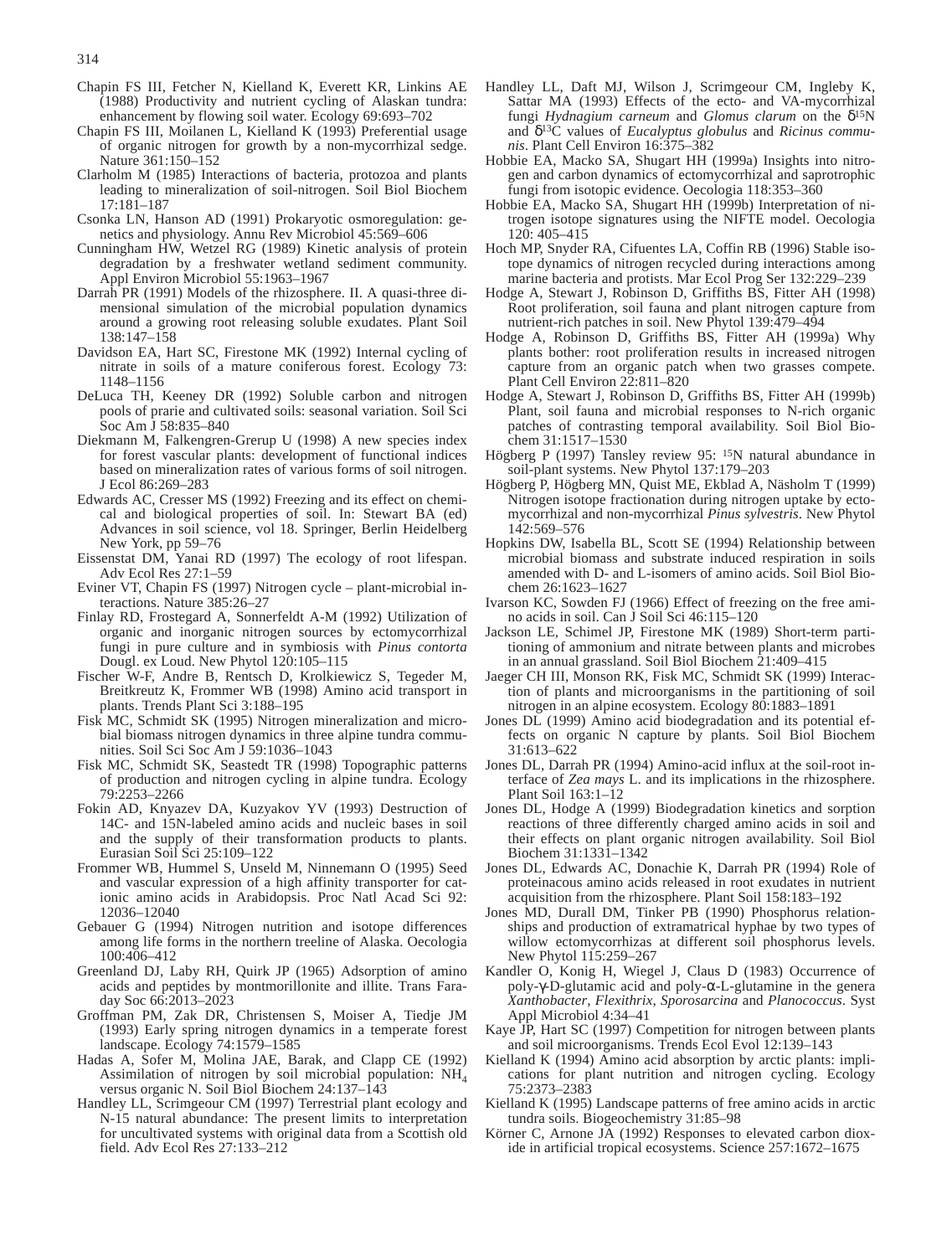- Kumari K, Singh RP, Saxena SK (1987) Effect of different factors on the movement of some amino acids in soils using thin-layer chromatography. J Liq Chromatogr 10:1299–1325
- Kuzyakov  $Y\overline{V}$  (1997) The role of amino acids and nucleic bases in turnover of nitrogen and carbon in soil humic fractions. Eur J Soil Sci 48:121–130
- Ladd JN, Paul EA (1973) Changes in enzymatic activity and distribution of acid-soluble, amino acid-nitrogen in soil during nitrogen immobilization and mineralization. Soil Biol Biochem 5:825–840
- Leadley PW, Reynolds JF, Chapin FS III (1997) A model of nitrogen uptake by *Eriophorum vaginatum* roots in the field: ecological implications. Ecol Monogr 67:1–22
- Lee JA, Caporn SJM (1998) Ecological effects of atmospheric reactive nitrogen deposition on semi-natural terrestrial ecosystems. New Phytol 139:127–134
- Leinweber P, Schulten HR (1998) Nonhydrolyzable organic nitrogen in soil size separates from long-term agricultural experiments. Soil Sci Soc Am J 62:383–393
- Lipson DA, Monson RK (1998) Plant-microbe competition for soil amino acids in the alpine tundra: effects of freeze-thaw and dry-rewet events. Oecologia 113:406–414
- Lipson DA, Bowman WD, Monson RK (1996) Luxury uptake and storage of N in the rhizomatous alpine herb, *Bistorta bistortoides*. Ecology 77:1277–1285
- Lipson DA, Raab TK, Schmidt SK, Monson RK (1999a) Variation in competitive abilities of plants and microbes for specific amino acids. Biol Fert Soils 29:257–261
- Lipson DA, Schmidt SK, Monson RK (1999b) Links between microbial population dynamics and plant N availability in an alpine ecosystem. Ecology 80:1623–1631
- Lipson DA, Schadt CW, Schmidt SK (1999c) Ectomycorrhizal transfer of amino acid N to the alpine sedge, *Kobresia myosuroides*. New Phytol 142:163–167
- Lipson DA, Raab TK, Schmidt SK, Monson RK (2001) An empirical model of amino acid transformations in an alpine soil. Soil Biol Biochem 33:189–198
- Macko SA, Estep MLF, Engel MH, Hare PE (1986) Kinetic fractionation of stable nitrogen isotopes during amino-acid transamination. Geochim Cosmochim Acta 50:2143–2146
- Macko SA, Fogel ML, Hare PE, Hoering TC (1987) Isotopic fractionation of nitrogen and carbon in the synthesis of amino-acids by microorganisms. Chem Geol 65:79–92
- Marschner H, Dell B (1994) Nutrient uptake in mycorrhizal symbiosis. Plant Soil 159:89–102
- Marshman NA, Marshall KC (1981) Bacterial growth on proteins in the presence of clay minerals. Soil Biol Biochem 13:127– 134
- Martens DA, Frankenberger WT Jr (1993) Stability of microbialproduced auxins derived from L-tryptophan added to soil. Soil Sci 155:263–271
- Marumoto T, Anderson JPE, Domsch KH (1982) Mineralization of nutrients from soil microbial biomass. Soil Biol Biochem 14:469–475
- Matsumoto S, Ae N, Yamagata M (1999) Nitrogen uptake response of vegetable crops to organic materials. Soil Sci Plant Nutr 45:269–278
- Mayer LM, Schick LL, Sawyer T, Plante CJ, Jumars PA, Self RL (1995) Bioavailability of amino acids in sediments: a biomimetic, kinetics-based approach. Limnol Oceanogr 40:511–520
- Measures J (1975) Role of amino acids in osmoregulation of nonhalophilic bacteria. Nature 257:398–400
- Mengel  $K$  (1996) Turnover of organic nitrogen in soils and its availability to crops. Plant Soil 181:83–93
- Michelsen A, Schmidt IK, Jonasson S, Quarmby C, Sleep D (1996) Leaf 15N abundance of subarctic plants provides field evidence that ericoid, ectomycorrhizal and non- or arbuscular mycorrhizal species access different sources of soil nitrogen. Oecologia 105:53–63
- Michelsen A, Quarmby C, Sleep D, Jonasson S (1998) Vascular plant 15 N natural abundance in heath and forest tundra ecosystems is closely correlated with presence and type of mycorrhizal fungi in roots. Oecologia 115:406–418
- Michelsen A, Graglia E, Schmidt IK, Jonasson S, Sleep D, Quarmby C (1999) Differential responses of grass and a dwarf shrub to long-term changes in soil microbial biomass C, N and P following factorial addition of NPK fertilizer, fungicide and labile carbon to a heath. New Phytol 143: 523–538
- Miettinen KJ (1959) Assimilation of amino acids in higher plants (Symposium of the Society of Experimental Biology13). Academic Press, New York, pp 210–230
- Mullen RB (1995) Fungal endophytes in the alpine buttercup, *Ranunculus adoneus*: implications for nutrient cycling in alpine tundra systems. Doctoral dissertation, University of Colorado, Boulder
- Nadelhoffer K, Shaver G, Fry B, Giblin A, Johnson L, McKane R (1996) 15N natural abundances and N use by tundra plants. Oecologia 107:386–394
- Nannipieri P, Pedrazzini F, Arcara PG, Piovanelli C (1979) Changes in amino acids, enzyme activities, and biomass during soil microbial growth. Soil Sci 127:26–34
- Näsholm T (1998) Qualitative and quantitative changes in plant nitrogen acquisition induced by anthropogenic nitrogen deposition. New Phytol 139:87–90
- Näsholm T, Ekblad A, Nordin A, Giesler R, Högberg M, Högberg P (1998) Boreal forest plants take up organic nitrogen. Nature 392:914–916
- Näsholm T, Huss-Danell K, Högberg P (2000) Uptake of organic nitrogen by four agriculturally important plant species. Ecology 81:1155–1161
- Nommik H (1970) Non-exchangeable binding of ammonium and amino nitrogen by norway spruce raw humus. Plant Soil 33: 581–595
- Nordin A, Näsholm T (1997) Nitrogen storage forms in nine boreal understorey plant species. Oecologia 110:487–492
- Northup RR, Yu Z, Vogt KA (1996) Polyphenol control of nitrogen release from pine litter. Nature 377:227–229
- Ostle NJ, Bol R, Petzke KJ, Jarvis SC (1999) Compound specific δ15N‰ values: amino acids in grassland and arable soils. Soil Biol Biochem 31:1751–1755
- Paterson E, Hodge A, Thornton B, Millard P, Killham K (1999) Carbon partitioning and rhizosphere C-flow in *Lolium perenne* as affected by  $CO<sub>2</sub>$  concentration, irradiance and belowground conditions. Global Change Biol 5:669–678
- Paul EA, Schmidt EL (1960) Extraction of free amino acids from soil. Soil Sci Soc Am Proc 24:195–198
- Raab TK, Lipson DA, Monson RK (1996) Non-mycorrhizal uptake of amino acids by roots of the alpine sedge *Kobresia myosuroides*: implications for the alpine nitrogen cycle. Oecologia 108:488–494
- Raab TK, Lipson DA, Monson RK (1999) Soil amino acid utilization among the Cyperaceae: plant and soil processes. Ecology 80:2408–2419
- Read DJ (1991) Mycorrhizae in ecosystems. Experientia 47:376–391
- Read DJ, Boyd R (1986) Water relations of mycorrhizal fungi and their host plants. In: Ayres P, Boddy L (eds) Water, fungi and plants. Cambridge University Press, Cambridge, pp 287–303
- Rehder H, Schafer A (1978) Nutrient turnover studies in alpine ecosystems. IV. Communities of the Central Alps and comparitive survey. Oecologia 34:309–327
- Reinhold L, Kaplan A (1984) Membrane transport of sugars and amino acids. Annu Rev Plant Physiol 35:45–83
- Roos W (1989) Kinetic properties, nutrient-dependent regulation and energy coupling of amino acid transport systems in *Penicillium cyclopium*. Biochim Biophys Acta 978:119–133
- Rougier M, Chaboud A (1985) Mucilages secreted by roots and their biological function. Isr J Bot 34:129–146
- Rousseau JVD, Sylvia DM, Fox AJ (1994) Contribution of ectomycorrhiza to the potential nutrient absorbing surface of pine. New Phytol 128:639–644
- Rowell MJ, Ladd JN, Paul EA (1973) Enzymatically-active complexes of proteases and humic acid analogues. Soil Biol Biochem 5:699–703
- Rutherford PM, Juma NG (1992) Simulation of protozoa-induced mineralization of bacterial carbon and nitrogen. Can J Soil Sci 72:201–216